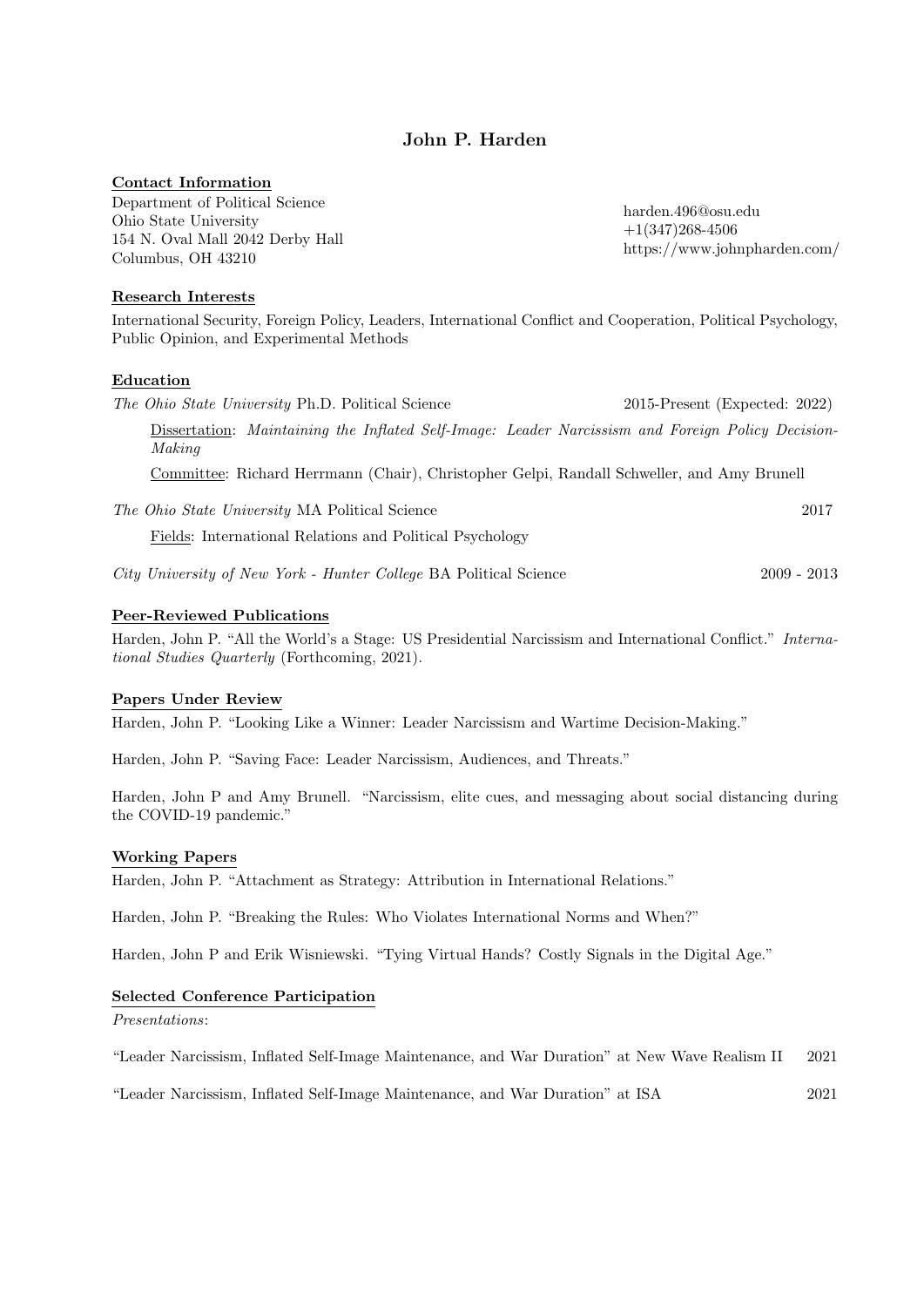| "Grandiose Narcissism and Foreign Policy" at APSA                                                      | 2020                      |
|--------------------------------------------------------------------------------------------------------|---------------------------|
| "The Inflated Self-Image in Foreign Policy." at APSA; Washington, D.C.                                 | 2019                      |
| "Narcissism and Elite Foreign Policy Decision-Making." at MPSA; Chicago, Illinois                      | $\,2018$                  |
| Panels Organized:                                                                                      |                           |
| Experimental and Survey Research on Leaders in Foreign Policy Panel at APSA                            | 2020                      |
| $\label{thm:discus-1} Discuss ant:$                                                                    |                           |
| Mershon Center for International Security - The Future of American Grand Strategy                      | 2020                      |
| Awards                                                                                                 |                           |
| The Ohio State University Francis R Aumann Award for Distinguished Teaching                            | 2020-2021                 |
| The Ohio State University Hayes Graduate Forum, 1st Prize Social and Behavioral Sciences Division 2020 |                           |
| Grants                                                                                                 |                           |
| Mershon Center for International Security Graduate Research Grant for \$1,000                          | 2021                      |
| The Ohio State University, Political Science Department Research Grant for \$750                       | 2021                      |
| The Ohio State University, Political Science Department Research Grant for \$1,825                     | 2020                      |
| The Ohio State University Alumni Grant for Graduate Research and Scholarship for \$5,000               | 2019-2020                 |
| The Ohio State University, Political Science Department Research Grant for \$2,463                     | $\,2019$                  |
| The Ohio State University, Political Science Department Research Grant for \$750                       | 2018                      |
| Mershon Center for International Security Graduate Research Grant for \$4,500                          | $2017 - 2018$             |
| Fellowships                                                                                            |                           |
| The Ohio State University, Graduate Teaching Associateship                                             | $2016 - 2021$             |
| The Ohio State University, Social and Behavioral Sciences Fellowship                                   | 2017                      |
| The Ohio State University, University Fellowship                                                       | 2015                      |
| <b>Service</b>                                                                                         |                           |
| Head of the Political Psychology Workshop at The Ohio State University                                 | 2018-2019                 |
| Head of The Ohio State University Political Science Department Wellness Committee                      | 2018-2019                 |
| <b>Teaching Experience</b>                                                                             |                           |
| Instructor of Record, The Ohio State University                                                        |                           |
| PS 3912: Leader Psychology and International Relations                                                 | Spring 2019 - Autumn 2021 |